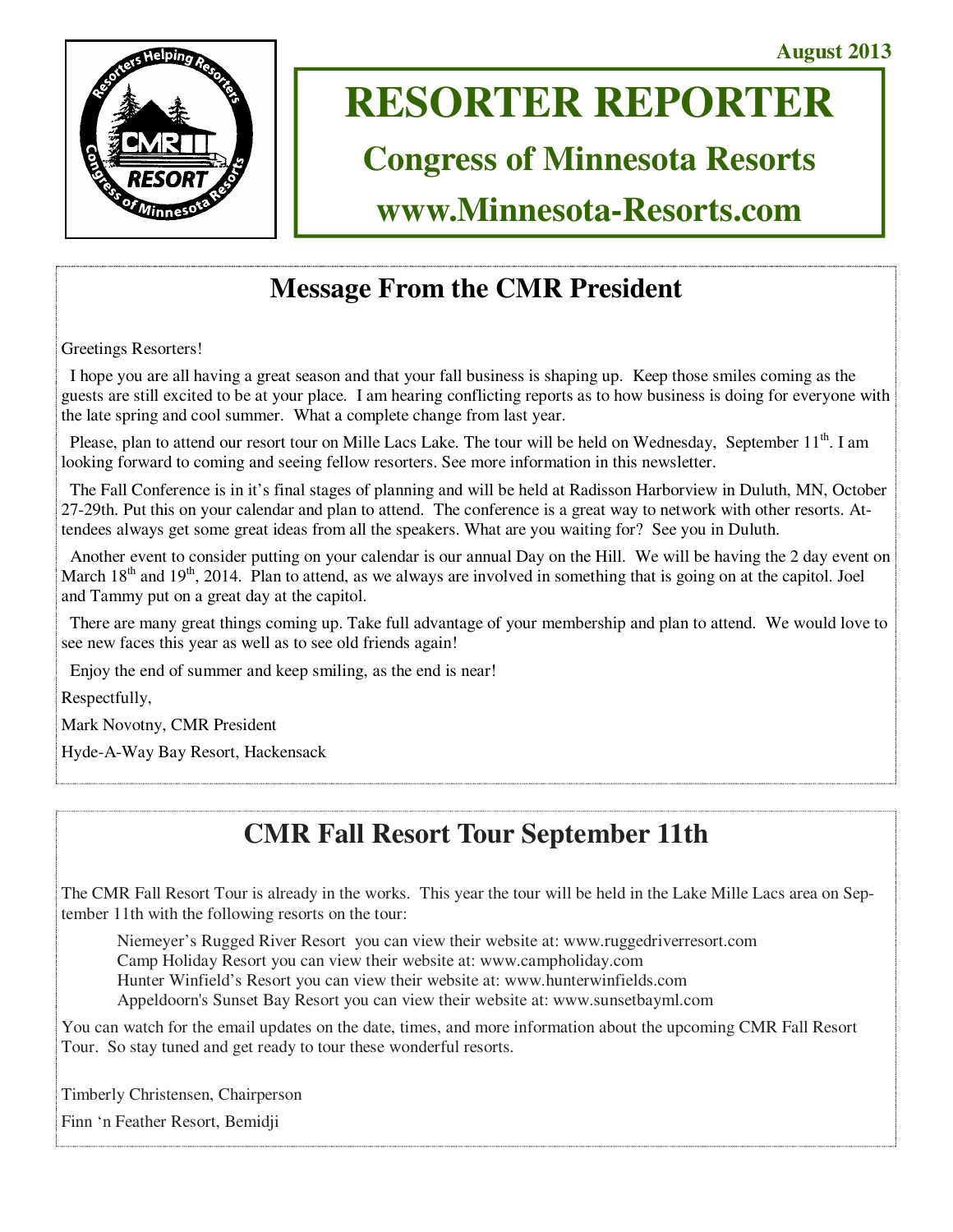### **2013 Vendor Show Expo**

 Are you starting to plan for the CMR Fall Conference in October? Well it's coming up fast and you don't want to miss it. One of the highlights of the conference is the Vendor Show Expo. It's an excellent time to meet with vendors to discuss their products and services in preparation for next season, or upcoming winter projects. You can order directly from the vendors at the fall show, or just spend the time to familiarize yourself with the products in a relaxed setting with no high pressure selling.

There's something for everyone! Some examples of past exhibitor products are:

Customized resort clothing Gift items for resale Financial planner Credit card processing Insurance Docks

Boats and motors Pre-built cabins Accountants Used hotel furnishing Fire prevention equipment Real estate broker

Hotel/motel supplies Golf cars Bird watching And more

Plan to attend this year's CMR Fall Conference at the Radisson Harborview in Duluth, October 27th to 29th. It's a great way to network with fellow resorters and learn new and valuable information that concerns our industry. While there, we ask that you patronize and support the vendors and sponsors that help make the Fall Conference possible by attending the Vendor Show on Monday, October 28th. It's a show you don't want to miss!

### **CMR Fall Conference**

Fall Conference is October 27-29 (Sun-Tues) in beautiful downtown Duluth at the Radisson Harborview Hotel. They are blocking some rooms for us until September 26, with a special rate of \$99 night.

(218-727-8981, www.radisson.com/duluthmn ) You might wanna think about coming in a day early to take advantage of all the fun things to do in Duluth prior to conference, whether it's on your own or with a group of us friendly resorters who will definitely be planning on doing some group activities on Saturday, October 26 (to be determined soon! Look for e-mail blasts coming your way . . . )

Already on the schedule:

• **DNR Lake Service Provider Training:** (as of July 1 of this year, if you rent/lease boats,

you are now required to have this permit)

- **Health Insurance:** highlighting upcoming changes in 2014 regarding federal Health Care Reform Act and how it could affect us small business owners
- **Engaging Guests with Video:** Ed Heil, popular speaker from Spring Workshop is back to suggest tips and tricks on video in social media

• **What Should Your Accountant Be Telling You?:** Advice from CPAs on trends in sales tax and resort income audits, and how you can be proactive

Plus SIX, count 'em, 6! crackerbarrels scheduled, more than any other conference before

I am currently in talks with two more speakers developing presentations (one of whom was recommended by a resorter attendee on a feedback form at last year's conference, thanks so much!), but would welcome any suggestions of topics or speakers you think our group could find useful. E-mail your leads to relax@crowwing.comand I am greatly looking forward to seeing you at this year's conference!

Kim Bowen, Crow Wing Crest Lodge (Coodinator/CMR Committee Workshops/Conferences)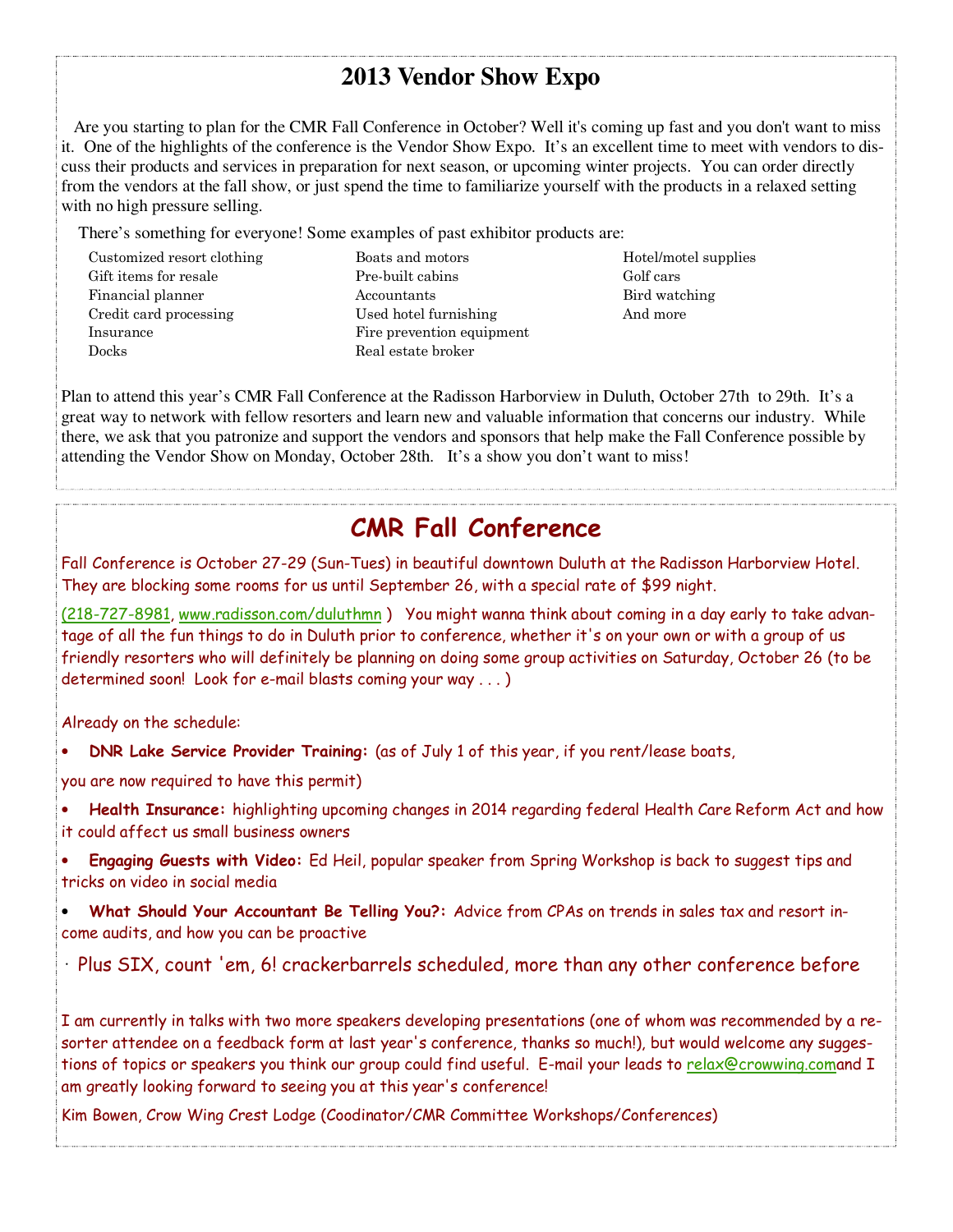# **Resorter/s of the Year Nomination**

 The Congress of Minnesota Resorts selects, through nomination by its members, one resort and resort owner that has shown a dedication to the improvement of the Minnesota Resort Industry by adopting and carrying out business policies and practices that reflect a personal pride in the industry as a whole. They also live up to the organization's motto of "Resorters Helping Resorters" by involvement in community activities and by displaying a willingness to help other resort owners to successfully operate Minnesota resorts.

 To this end, any member of the Congress of Minnesota Resorts can submit a nomination for this prestigious award. Nominations must be received by September 1st each year. The nominating member is not required to verify the eligibility criteria. In the event none of the resorts nominated meet all the eligibility requirements, the awards committee will make a selection based on the resort most closely meeting the criteria. The winner will be asked to be present at the Annual Congress of Minnesota Resorts Fall Conference where the formal announcement and presentation will be made.

The following criteria are considered by the awards committee in making their selection:

- CMR member in good standing for the previous three consecutive years under the same ownership.
- Ability to maintain a successful and progressive resort.
- History of helping and mentoring other resort owners/operators.
- Involvement in community activities.
- At least five years between awards.

Not a current member of the Awards Committee.

I/we, being members(s) in good standing, submit the following nomination for the Annual Resorter/s of the Year Award.

Resort Name and City \_\_\_\_\_\_\_\_\_\_\_\_\_\_\_\_\_\_\_\_\_\_\_\_\_\_\_\_\_\_\_\_\_\_\_\_\_\_\_\_\_\_\_\_\_\_\_\_\_\_\_\_\_\_\_\_\_\_\_\_\_\_\_\_\_

Owner/Operator Names(s)

Input on the following three questions is helpful in the nominating process BUT IS NOT REQUIRED. Feel free to simply add information about the resorters you are nominating if able.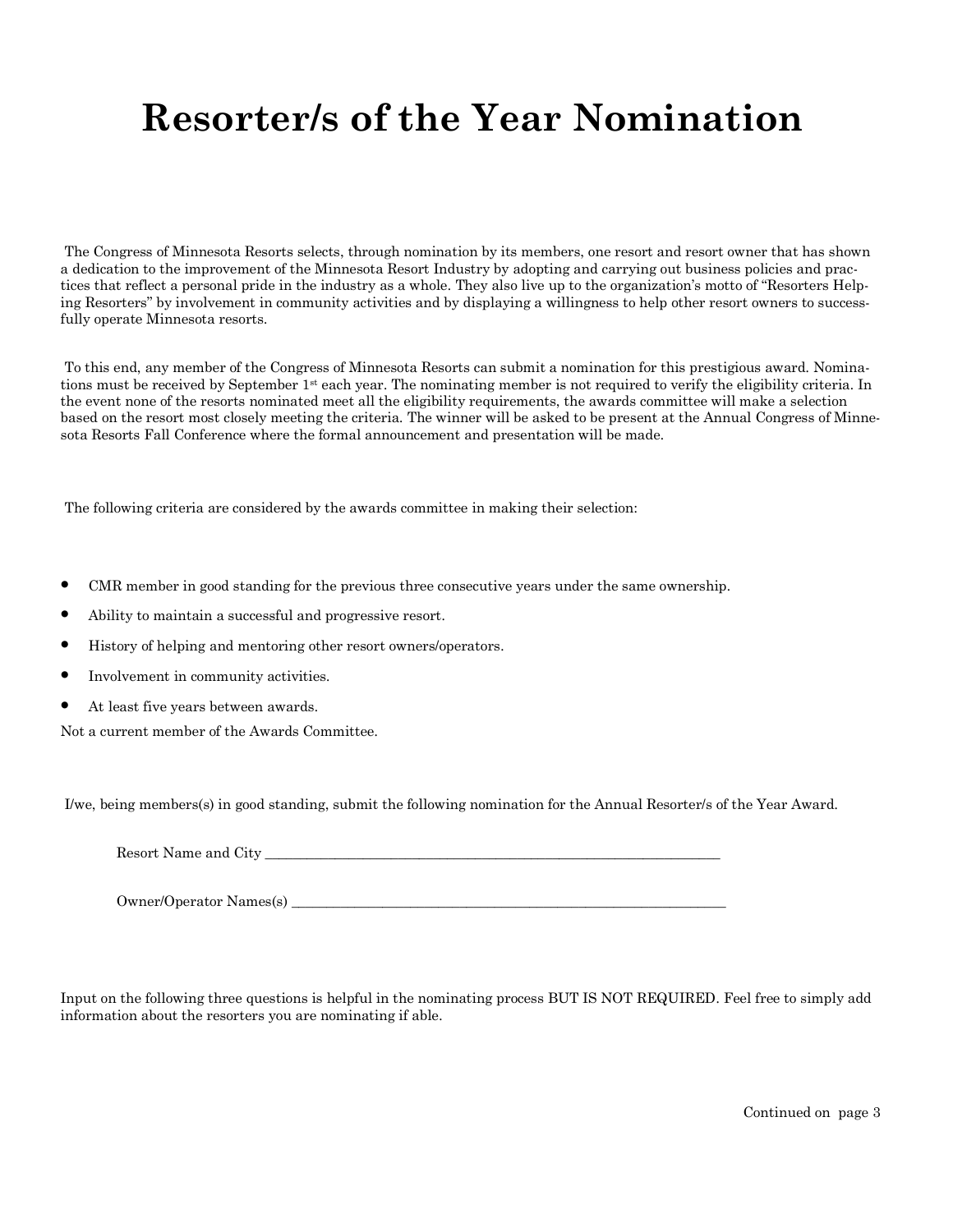In the space following please briefly explain the accomplishments of the resorter you are nominating, their ability to maintain a progressive resort and their attitude toward resorting and the resort industry.

Please give a brief explanation of how this resort and its owners/s have been involved in community activities to include involvement in resort industry organizations like the Congress of Minnesota Resorts.

Please give a brief example of how this nominee has acted as a mentor to other resort owners/operators.

This nomination is submitted by:

| Address |  |
|---------|--|
|         |  |

#### **NOMINATION DEADLINE SEPTEMBER 1ST**

Send nomination form to: Resorter of the Year Nomination Committee

 Congress of Minnesota Resorts PO Box 358 New London, MN 56273-0358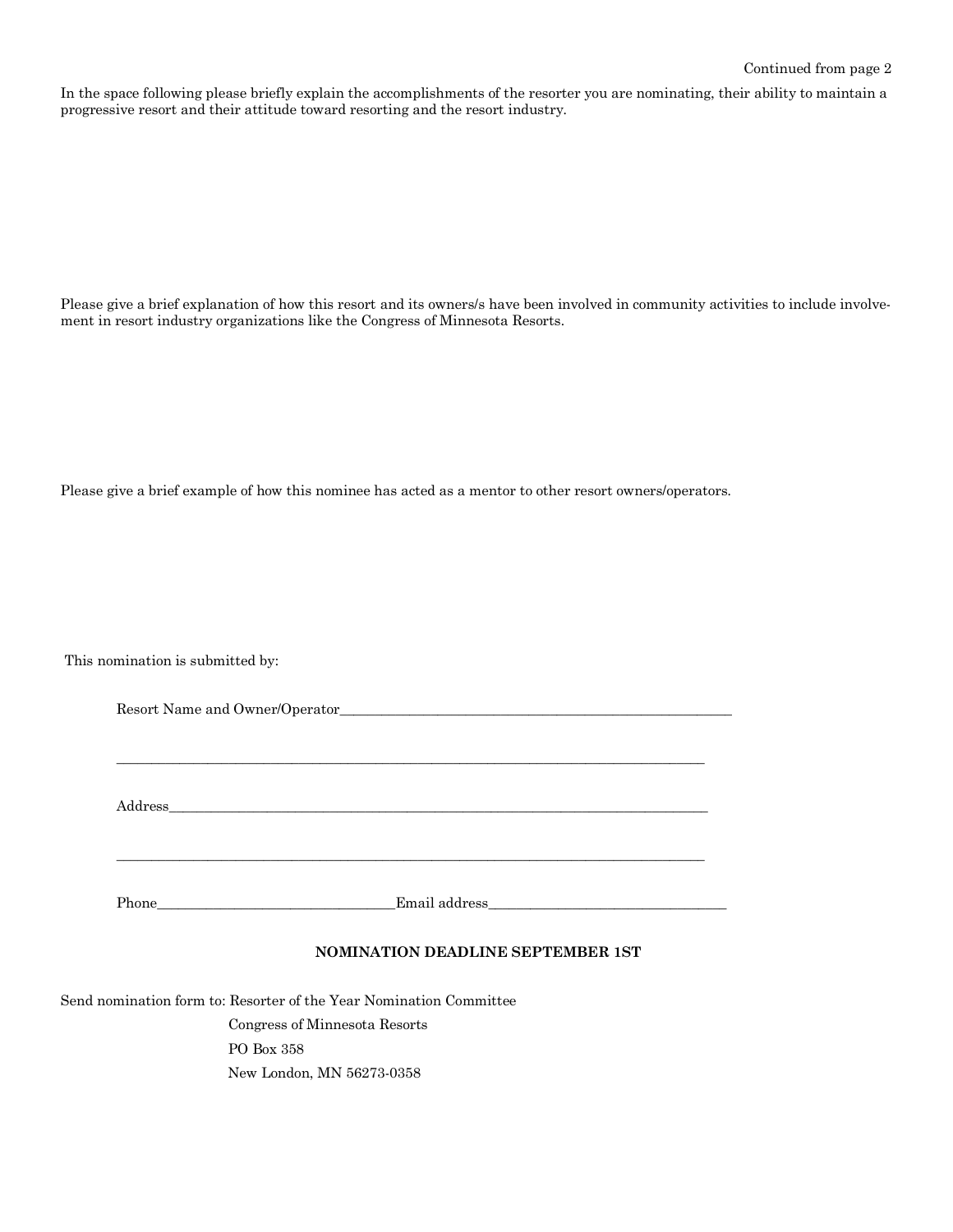### **NOMINATING RESORTERS FOR THE 2013 RESORTER'S OF THE YEAR AWARD SEPTEMBER 1, 2013 DEADLINE**

The Congress of Minnesota Resorts selects, through nomination by its members, one resort and resort owner that has shown a dedication to the improvement of the Minnesota Resort Industry by adopting and carrying out business policies and practices that reflect a personal pride in the industry as a whole. They also live up to the organization's motto of "Resorters Helping Resorters" by involvement in community activities and by displaying a willingness to help other resort owners to successfully operate Minnesota resorts.

You can go to the CMR website www.Minnesota-Resorts.com, scroll to the bottom of the home page and click on Membership. Then, by using your User Name & Password you will get into the Members Only sections and click on Applications then print a copy of Resorter of the Year Nomination form. Mail the completed form to: Congress of Minnesota Resorts, PO Box 358, New London, MN 56273-0358. If you need further assistance please contact Vicky by emailing: CMR@Minnesota-Resorts.com or call 320-212-5107.

#### **New Members & New Owners/Managers!**

#### **New Resort Members:**

Richard Breda, Cynthia Prescott & Doug Fure, Acorn Hill Resort, 6503 Eagle Ridge RD NW, Walker MN 56484 Phone: 218-547-1015 Email: acornhillresort@aol.com Website: www.acornhill.com.com

Michael & Maureen O'Phelan , Cascade Lodge & Restaurant, 3719 West Highway 61, Lutsen MN 55612 Phone: 218-387-1112 Email: cascade@cascadelodgemn.com Website: www.cascadelodgemn.com

Steve & Stacey Edling, Gateway Resort, 12621 Bittersweet Dr, Sauk Centre MN 56378 Phone: 320-352-3434 Email: edling@gateway-resort.com Website: www.Gateway-Resort.com

Alan M. Davis, Rose Hill Resort, 30455 Lehigh Ave, Lindstrom MN 55045 Phone: 651-257-4040 Email: DavisAlan567@MidCo.net Website: www.RoseHillResort.com

Rick & Diana Dodge, Shady Hollow Resort & Cpgrd, PO Box 207, Brainerd MN 56401-0207 Phone: 218-828-9308 Email: info@shadyhollowresort.com Website: www.shadyhollowresort.com

Barry & Kristy Wilde, The Wilds Resort & Cpgrd, 45120 Maple LN, Osage MN 56570 Phone: 218-573-3515 Email: bkwilde@eot.com Website: www.thewildsresort.com

John & Doreen Seekon, The Pines Resort, 17221 Winnie Dam Road NE, Deer River MN 56636-5000 Phone: 218-246-8546 Email: vacation@thepinesresort.com Website: www.thepinesresort.com

Jason Richardson & Tim Richardson, Richardson's Shangri-La Resort, 10969 Sugar Bush Trail, Orr MN 55771 Phone: 218-757-3380 Email: cathy@rs-lcom Website: www.RS-L.com

#### **New Managers:**

Mark & Vanessa Campbell, Mgrs, Whispering Pines Resort, 46362 County Highway 8, Perham MN 56573 Phone: 218-346-3188 Email: wpresort@arvig.net Website: www.whisperingpinesmn.com

### **CMR CALENDAR OF EVENTS**

| Aug. 22, 2013      | <b>CMR</b> Board Meeting                                                |
|--------------------|-------------------------------------------------------------------------|
| Sept. 1, 2013      | CMR 2013-2014 Membership dues are due in the office.                    |
| Sept. 1, 2013      | Resorter of the Year Nominations due at CMR Office                      |
| Sept. 11, 2013     | CMR Fall Resort Tour, Lake Mille Lacs Area                              |
| Oct. 26, 2013      | CMR Pre-Conference Fun Day, Duluth, MN more info to be announced!       |
| Oct. 27 - 29, 2013 | CMR Fall Conference, Radisson Harborview, Duluth, MN                    |
| Oct. 28, 2013      | CMR Vendor Expo, Radisson Harborview, Duluth, MN 1:00 p.m. to 4:00 p.m. |
| Mar. 18 & 19, 2014 | CMR Day on the Hill, St. Paul, MN more details to be announced later    |
|                    |                                                                         |